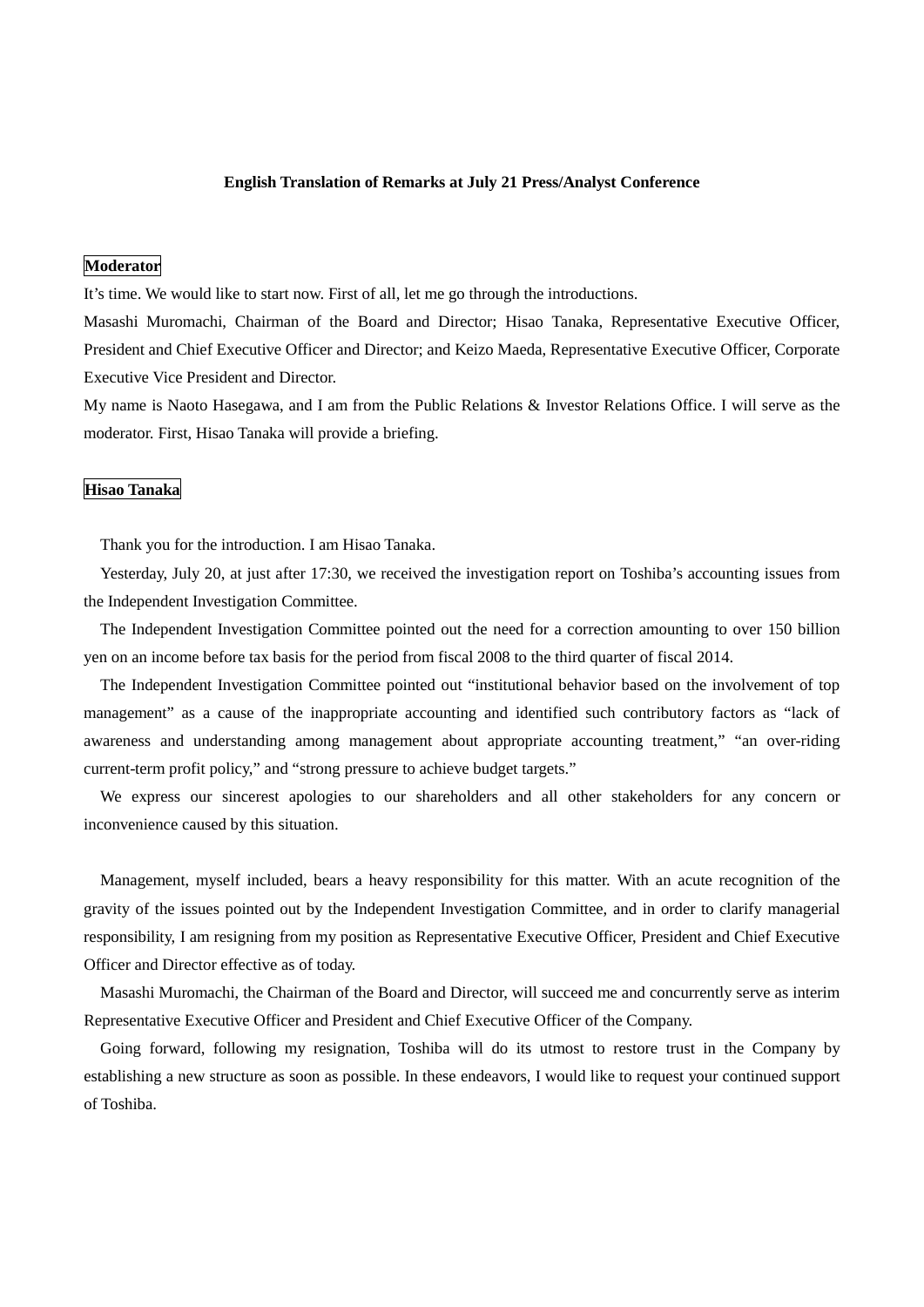### **Moderator**

Now, Masashi Muromachi will provide a briefing on action to be taken by Toshiba going forward.

#### **Masashi Muromachi**

Thank you for the introduction. I am Masashi Muromachi.

First of all, as the Chairman of the Board and Director, I take this situation very seriously, and would like to apologize whole-heartedly to our shareholders and to all other stakeholders for the situation.

Let me explain the resignations of the people concerned.

In response to the finding of the Independent Investigation Committee that these problems have a history extending back to previous management, Atsutoshi Nishida, previous president and current Advisor to the Board, and Norio Sasaki, former president and current Vice Chairman of the Board and Director, will resign from their positions in the Company effective as of today.

In addition, the following executives involved in this situation will resign from their positions in the Company effective as of today: Hidejiro Shimomitsu, Representative Executive Officer, Corporate Senior Executive Vice President and Director; Masahiko Fukakushi, Representative Executive Officer, Corporate Senior Executive Vice President and Director; Kiyoshi Kobayashi, Representative Executive Officer, Corporate Senior Executive Vice President and Director; Toshio Masaki, Representative Executive Officer, Corporate Senior Executive Vice President and Director; and Makoto Kubo, Chairman of the Audit Committee and Director.

Moreover, Keizo Maeda, Representative Executive Officer, Corporate Executive Vice President and Director, will resign from his positions as Representative Executive Officer and Director effective as of today.

It was resolved at the Company's Board of Directors meeting today that Fumiaki Ushio, Executive Officer and Corporate Senior Vice President, be appointed Representative Executive Officer and Corporate Senior Vice President responsible for the execution of day-to-day business activities.

In addition, the Board of Directors meeting today also resolved to appoint Hiroyuki Itami, an Outside Director, to the Audit Committee as Chairman.

With regard to other executives, once responsibility has been clarified, strict disciplinary measures will be decided.

Next, I would like to refer to measures we will take to prevent a recurrence of this issue.

Since the establishment of the Independent Investigation Committee, the Company has discussed a new management structure, reform of the governance structure, and measures to prevent the recurrence of accounting irregularities. Now, based on the investigation results and the recommendations by the Independent Investigation Committee, in order for the four Outside Directors, with the advice of outside experts, to conduct intensive deliberations concerning a new management structure, reform of the governance structure, and recurrence prevention measures, and in order to reflect the result of such deliberations in the new management structure to be announced mid-August, and also to decide and implement recurrence prevention measures as quickly as possible